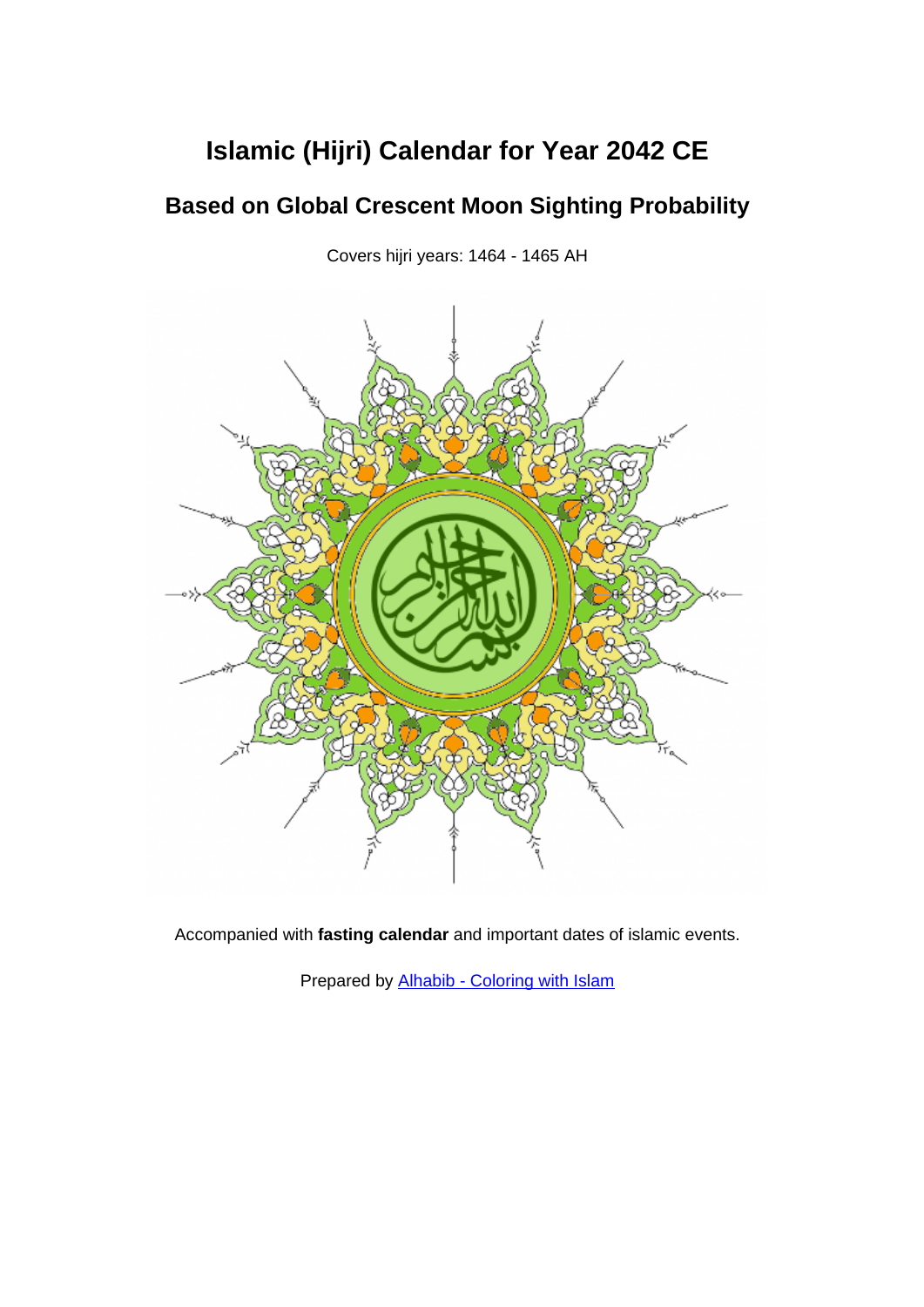|    |                                                                            |    |    |    |    |         | January 2042            |    |    |    |               |    |    |  |
|----|----------------------------------------------------------------------------|----|----|----|----|---------|-------------------------|----|----|----|---------------|----|----|--|
|    | Muharram - Safar 1464                                                      |    |    |    |    |         |                         |    |    |    |               |    |    |  |
|    | Sunday<br>Monday<br>Wednesday<br>Thursday<br>Friday<br>Tuesday<br>Saturday |    |    |    |    |         |                         |    |    |    |               |    |    |  |
|    | 3<br>$\overline{2}$<br>4<br>1<br>8<br>9<br>11<br>10                        |    |    |    |    |         |                         |    |    |    |               |    |    |  |
| 5  | 12                                                                         | 6  | 13 | 7  | 14 | $\,8\,$ | 15                      | 9  | 16 | 10 | 17            | 11 | 18 |  |
| 12 | 19                                                                         | 13 | 20 | 14 | 21 | 15      | 22                      | 16 | 23 | 17 | 24            | 18 | 25 |  |
| 19 | 26                                                                         | 20 | 27 | 21 | 28 | 22      | 29                      | 23 | 4  | 24 | $\mathcal{P}$ | 25 | 3  |  |
| 26 | $\overline{4}$                                                             | 27 | 5  | 28 | 6  | 29      | $\overline{\mathbf{z}}$ | 30 | 8  | 31 | 9             |    |    |  |
|    |                                                                            |    |    |    |    |         |                         |    |    |    |               |    |    |  |

|                |                                                                                   |    |        |    |                             |    | February 2042 |    |          |    |        |    |               |
|----------------|-----------------------------------------------------------------------------------|----|--------|----|-----------------------------|----|---------------|----|----------|----|--------|----|---------------|
|                |                                                                                   |    |        |    | Safar - Rabi' al-Awwal 1464 |    |               |    |          |    |        |    |               |
|                | Sunday                                                                            |    | Monday |    | Tuesday                     |    | Wednesday     |    | Thursday |    | Friday |    | Saturday      |
|                | 1<br>10                                                                           |    |        |    |                             |    |               |    |          |    |        |    |               |
| $\overline{2}$ | $\overline{5}$<br>3<br>7<br>8<br>6<br>4<br>12<br>11<br>14<br>13<br>15<br>16<br>17 |    |        |    |                             |    |               |    |          |    |        |    |               |
| $\overline{9}$ | 18                                                                                | 10 | 19     | 11 | 20                          | 12 | 21            | 13 | 22       | 14 | 23     | 15 | 24            |
| 16             | 25                                                                                | 17 | 26     | 18 | 27                          | 19 | 28            | 20 | 29       | 21 | 1      | 22 | $\mathcal{P}$ |
| 23             | 26<br>28<br>24<br>25<br>27<br>3<br>5<br>6<br>7<br>8<br>4                          |    |        |    |                             |    |               |    |          |    |        |    |               |
|                |                                                                                   |    |        |    |                             |    |               |    |          |    |        |    |               |

|                |                                                                            |    |               |    |    |    | March 2042 |    |    |    |    |    |    |
|----------------|----------------------------------------------------------------------------|----|---------------|----|----|----|------------|----|----|----|----|----|----|
|                | Rabi' al-Awwal - Rabi' ath-Thani 1464                                      |    |               |    |    |    |            |    |    |    |    |    |    |
|                | Friday<br>Tuesday<br>Wednesday<br>Sunday<br>Monday<br>Thursday<br>Saturday |    |               |    |    |    |            |    |    |    |    |    |    |
|                |                                                                            |    |               |    |    |    |            |    |    |    |    |    | 9  |
| $\overline{2}$ | 10                                                                         | 3  | 11            | 4  | 12 | 5  | 13         | 6  | 14 | 7  | 15 | 8  | 16 |
| 9              | 17                                                                         | 10 | 18            | 11 | 19 | 12 | 20         | 13 | 21 | 14 | 22 | 15 | 23 |
| 16             | 24                                                                         | 17 | 25            | 18 | 26 | 19 | 27         | 20 | 28 | 21 | 29 | 22 | 30 |
| 23             | 1                                                                          | 24 | $\mathcal{P}$ | 25 | 3  | 26 | 4          | 27 | 5  | 28 | 6  | 29 | 7  |
| 30             | 8                                                                          | 31 | 9             |    |    |    |            |    |    |    |    |    |    |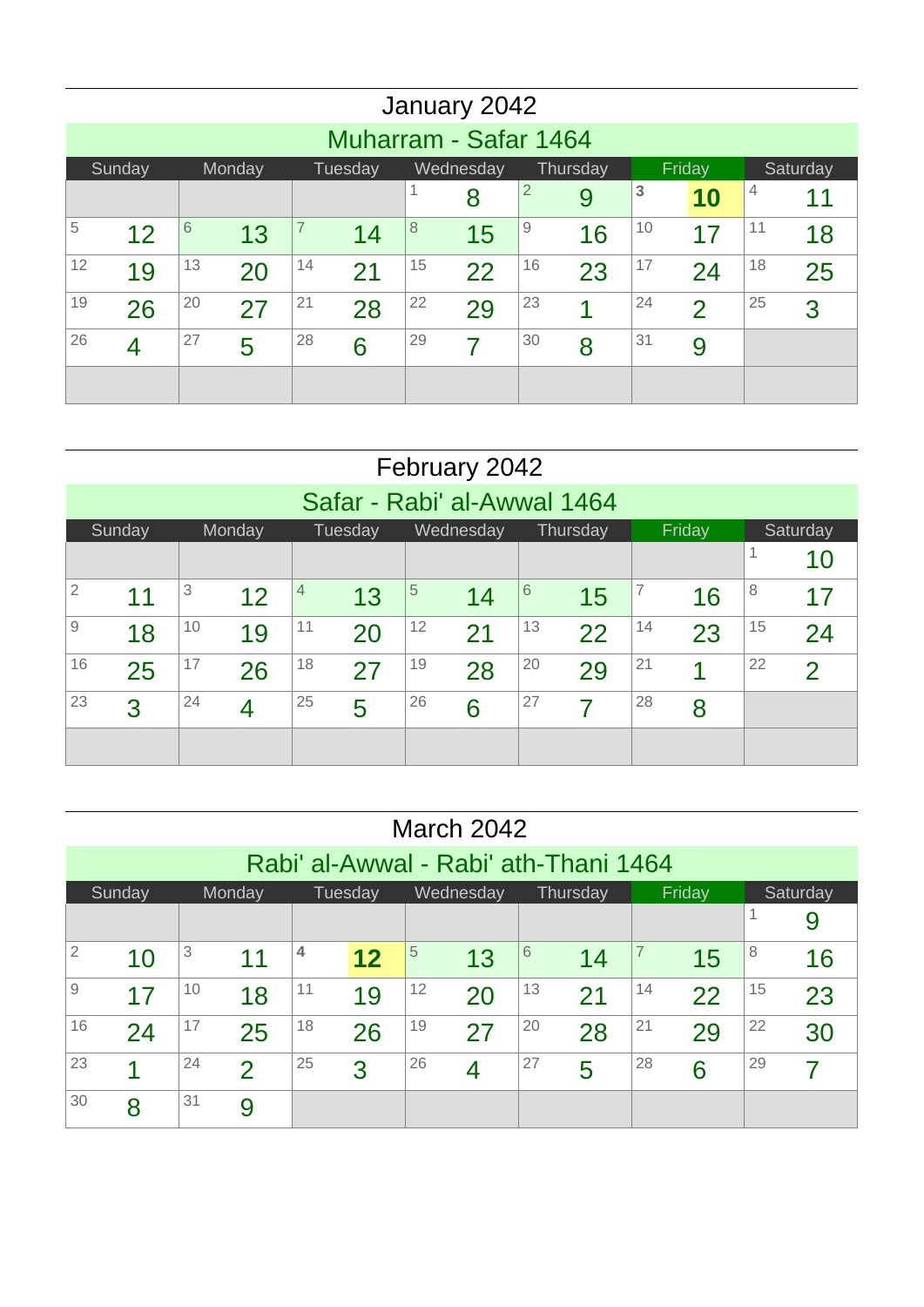|    |                                                                            |                |    |    |               |    | April 2042     |    |    |    |    |    |    |  |
|----|----------------------------------------------------------------------------|----------------|----|----|---------------|----|----------------|----|----|----|----|----|----|--|
|    | Rabi' ath-Thani - Jumada al-Ula 1464                                       |                |    |    |               |    |                |    |    |    |    |    |    |  |
|    | Friday<br>Tuesday<br>Wednesday<br>Sunday<br>Monday<br>Thursday<br>Saturday |                |    |    |               |    |                |    |    |    |    |    |    |  |
|    | 5<br>$\overline{2}$<br>3<br>1<br>4<br>11<br>12<br>13<br>14<br>10           |                |    |    |               |    |                |    |    |    |    |    |    |  |
| 6  | 15                                                                         | $\overline{7}$ | 16 | 8  | 17            | 9  | 18             | 10 | 19 | 11 | 20 | 12 | 21 |  |
| 13 | 22                                                                         | 14             | 23 | 15 | 24            | 16 | 25             | 17 | 26 | 18 | 27 | 19 | 28 |  |
| 20 | 29                                                                         | 21             | 4  | 22 | $\mathcal{P}$ | 23 | 3              | 24 | 4  | 25 | 5  | 26 | 6  |  |
| 27 | 7                                                                          | 28             | 8  | 29 | 9             | 30 | 1 <sub>0</sub> |    |    |    |    |    |    |  |
|    |                                                                            |                |    |    |               |    |                |    |    |    |    |    |    |  |

#### May 2042 Jumada al-Ula - Jumada al-Akhirah 1464 Sunday Monday Tuesday Wednesday Thursday Friday Saturday 11  $|^{2}$  12  $|^{3}$  13  $^4$  14  $|^5$  15  $|^6$  16  $|^7$  17  $|^8$  18  $|^9$  19  $|^{\rm 10}$  20  $^{11}$  21  $|^{12}$  22  $|^{13}$  23  $|^{14}$  24  $|^{15}$  25  $|^{16}$  26  $|^{17}$  27 28  $19$  29  $20$  30  $21$  1 2 3  $24 \t 4$  5 6  $27 \frac{27}{7}$  8 9 10  $31$  11

|    |                                                                            |                |    |    |    |                | <b>June 2042</b> |    |    |    |               |    |    |
|----|----------------------------------------------------------------------------|----------------|----|----|----|----------------|------------------|----|----|----|---------------|----|----|
|    | Jumada al-Akhirah - Rajab 1464                                             |                |    |    |    |                |                  |    |    |    |               |    |    |
|    | Wednesday<br>Thursday<br>Friday<br>Sunday<br>Monday<br>Tuesday<br>Saturday |                |    |    |    |                |                  |    |    |    |               |    |    |
|    | 12                                                                         | $\overline{2}$ | 13 | 3  | 14 | $\overline{4}$ | 15               | 5  | 16 | 6  | 17            | 7  | 18 |
| 8  | 19                                                                         | 9              | 20 | 10 | 21 | 11             | 22               | 12 | 23 | 13 | 24            | 14 | 25 |
| 15 | 26                                                                         | 16             | 27 | 17 | 28 | 18             | 29               | 19 | 4  | 20 | $\mathcal{P}$ | 21 | 3  |
| 22 | $\overline{4}$                                                             | 23             | 5  | 24 | 6  | 25             | 7                | 26 | 8  | 27 | 9             | 28 | 10 |
| 29 | 1 <sub>1</sub>                                                             | 30             | 12 |    |    |                |                  |    |    |    |               |    |    |
|    |                                                                            |                |    |    |    |                |                  |    |    |    |               |    |    |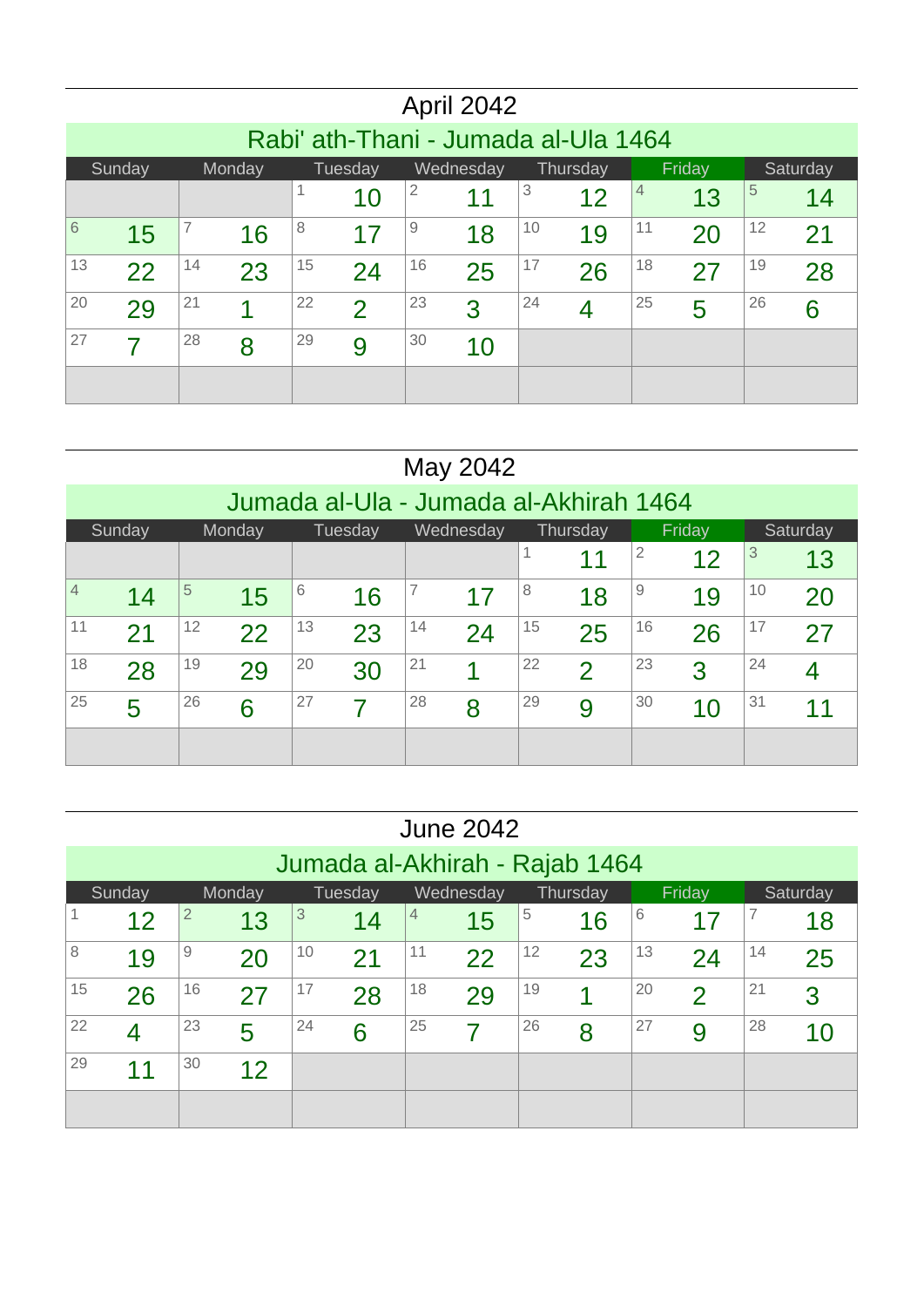|    |                                                                            |    |    |              |    |                | <b>July 2042</b> |    |    |    |    |    |                |
|----|----------------------------------------------------------------------------|----|----|--------------|----|----------------|------------------|----|----|----|----|----|----------------|
|    | Rajab - Sha'ban 1464                                                       |    |    |              |    |                |                  |    |    |    |    |    |                |
|    | Wednesday<br>Tuesday<br>Thursday<br>Friday<br>Sunday<br>Monday<br>Saturday |    |    |              |    |                |                  |    |    |    |    |    |                |
|    |                                                                            |    |    | $\mathbf{1}$ | 13 | $\overline{2}$ | 14               | 3  | 15 | 4  | 16 | 5  | 17             |
| 6  | 18                                                                         | 7  | 19 | 8            | 20 | $\mathbf 9$    | 21               | 10 | 22 | 11 | 23 | 12 | 24             |
| 13 | 25                                                                         | 14 | 26 | 15           | 27 | 16             | 28               | 17 | 29 | 18 | 4  | 19 | $\overline{2}$ |
| 20 | 3                                                                          | 21 | 4  | 22           | 5  | 23             | 6                | 24 | 7  | 25 | 8  | 26 | 9              |
| 27 | 10                                                                         | 28 | 11 | 29           | 12 | 30             | 13               | 31 | 14 |    |    |    |                |
|    |                                                                            |    |    |              |    |                |                  |    |    |    |    |    |                |

|    |                                                                            |    |               |    |    |    | August 2042              |    |    |    |    |                |    |  |
|----|----------------------------------------------------------------------------|----|---------------|----|----|----|--------------------------|----|----|----|----|----------------|----|--|
|    | Sha'ban - Ramadan 1464                                                     |    |               |    |    |    |                          |    |    |    |    |                |    |  |
|    | Friday<br>Sunday<br>Tuesday<br>Wednesday<br>Monday<br>Thursday<br>Saturday |    |               |    |    |    |                          |    |    |    |    |                |    |  |
|    |                                                                            |    |               |    |    |    |                          |    |    | 1  | 15 | $\overline{2}$ | 16 |  |
| 3  | 17                                                                         | 4  | 18            | 5  | 19 | 6  | 20                       | 7  | 21 | 8  | 22 | 9              | 23 |  |
| 10 | 24                                                                         | 11 | 25            | 12 | 26 | 13 | 27                       | 14 | 28 | 15 | 29 | 16             | 30 |  |
| 17 | 1                                                                          | 18 | $\mathcal{P}$ | 19 | 3  | 20 | $\overline{\mathcal{A}}$ | 21 | 5  | 22 | 6  | 23             | 7  |  |
| 24 | 8                                                                          | 25 | 9             | 26 | 10 | 27 | 11                       | 28 | 12 | 29 | 13 | 30             | 14 |  |
| 31 | 15                                                                         |    |               |    |    |    |                          |    |    |    |    |                |    |  |

|    |                                                                            |    |    |                         |    |    | September 2042 |    |    |    |    |    |    |
|----|----------------------------------------------------------------------------|----|----|-------------------------|----|----|----------------|----|----|----|----|----|----|
|    | Ramadan - Shawwal 1464                                                     |    |    |                         |    |    |                |    |    |    |    |    |    |
|    | Friday<br>Sunday<br>Monday<br>Wednesday<br>Thursday<br>Saturday<br>Tuesday |    |    |                         |    |    |                |    |    |    |    |    |    |
|    |                                                                            | 1  | 16 | $\overline{\mathbf{2}}$ | 17 | 3  | 18             | 4  | 19 | 5  | 20 | 6  | 21 |
| 7  | 22                                                                         | 8  | 23 | 9                       | 24 | 10 | 25             | 11 | 26 | 12 | 27 | 13 | 28 |
| 14 | 29                                                                         | 15 | 30 | 16                      | 1  | 17 | $\overline{2}$ | 18 | 3  | 19 | 4  | 20 | 5  |
| 21 | 6                                                                          | 22 | 7  | 23                      | 8  | 24 | 9              | 25 | 10 | 26 | 11 | 27 | 12 |
| 28 | 13                                                                         | 29 | 14 | 30                      | 15 |    |                |    |    |    |    |    |    |
|    |                                                                            |    |    |                         |    |    |                |    |    |    |    |    |    |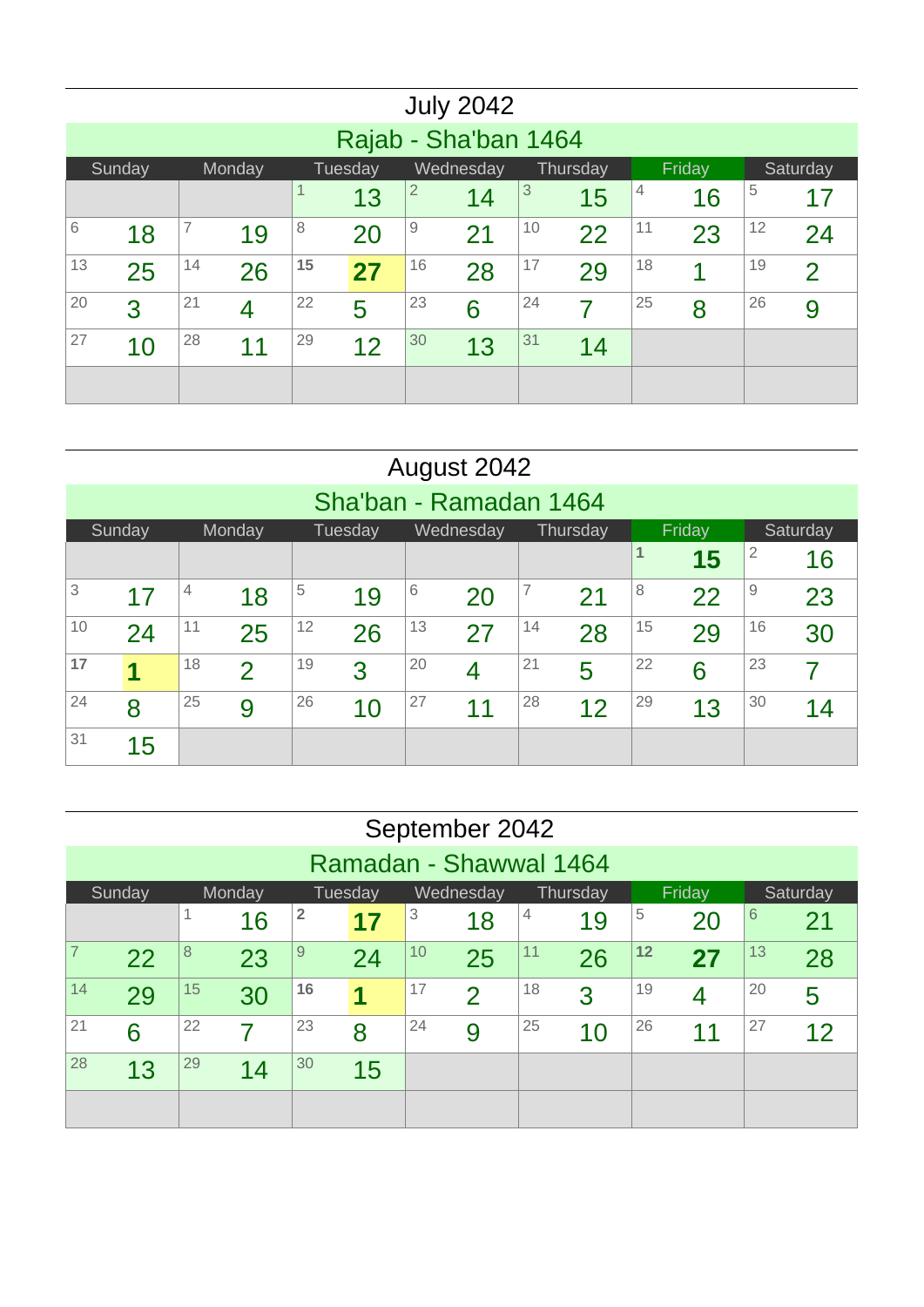|    |                                                                            |    |    |    |    |    | October 2042 |    |    |    |                          |    |    |  |
|----|----------------------------------------------------------------------------|----|----|----|----|----|--------------|----|----|----|--------------------------|----|----|--|
|    | Shawwal - Dhul-Qa'dah 1464                                                 |    |    |    |    |    |              |    |    |    |                          |    |    |  |
|    | Wednesday<br>Thursday<br>Friday<br>Sunday<br>Monday<br>Tuesday<br>Saturday |    |    |    |    |    |              |    |    |    |                          |    |    |  |
|    | $\overline{2}$<br>3<br>4<br>17<br>18<br>19<br>16                           |    |    |    |    |    |              |    |    |    |                          |    |    |  |
| 5  | 7<br>10<br>6<br>8<br>9<br>11<br>25<br>23<br>24<br>26<br>20<br>21<br>22     |    |    |    |    |    |              |    |    |    |                          |    |    |  |
| 12 | 27                                                                         | 13 | 28 | 14 | 29 | 15 | 30           | 16 | 4  | 17 | $\overline{\mathcal{L}}$ | 18 | 3  |  |
| 19 | 4                                                                          | 20 | 5  | 21 | 6  | 22 | 7            | 23 | 8  | 24 | 9                        | 25 | 10 |  |
| 26 | 11                                                                         | 27 | 12 | 28 | 13 | 29 | 14           | 30 | 15 | 31 | 16                       |    |    |  |
|    |                                                                            |    |    |    |    |    |              |    |    |    |                          |    |    |  |

|                                                                            |                                |    |                                                           |    |    |    | November 2042 |    |    |    |    |    |                |  |  |
|----------------------------------------------------------------------------|--------------------------------|----|-----------------------------------------------------------|----|----|----|---------------|----|----|----|----|----|----------------|--|--|
|                                                                            | Dhul-Qa'dah - Dhul-Hijjah 1464 |    |                                                           |    |    |    |               |    |    |    |    |    |                |  |  |
| Wednesday<br>Tuesday<br>Thursday<br>Friday<br>Sunday<br>Monday<br>Saturday |                                |    |                                                           |    |    |    |               |    |    |    |    |    |                |  |  |
|                                                                            |                                |    |                                                           |    |    |    |               |    |    |    |    |    | 17             |  |  |
| $\overline{2}$                                                             | 18                             | 3  | 5<br>6<br>7<br>8<br>4<br>19<br>21<br>22<br>23<br>20<br>24 |    |    |    |               |    |    |    |    |    |                |  |  |
| 9                                                                          | 25                             | 10 | 26                                                        | 11 | 27 | 12 | 28            | 13 | 29 | 14 |    | 15 | $\overline{2}$ |  |  |
| 16                                                                         | 3                              | 17 | 4                                                         | 18 | 5  | 19 | 6             | 20 | 7  | 21 | 8  | 22 | 9              |  |  |
| 23                                                                         | 10                             | 24 | 11                                                        | 25 | 12 | 26 | 13            | 27 | 14 | 28 | 15 | 29 | 16             |  |  |
| 30                                                                         |                                |    |                                                           |    |    |    |               |    |    |    |    |    |                |  |  |

|    |                                                                            |    |              |    |    |    | December 2042 |    |    |    |    |    |    |
|----|----------------------------------------------------------------------------|----|--------------|----|----|----|---------------|----|----|----|----|----|----|
|    | Dhul-Hijjah 1464 - Muharram 1465                                           |    |              |    |    |    |               |    |    |    |    |    |    |
|    | Wednesday<br>Tuesday<br>Friday<br>Sunday<br>Monday<br>Thursday<br>Saturday |    |              |    |    |    |               |    |    |    |    |    |    |
|    | 2<br>3<br>5<br>1<br>6<br>4<br>18<br>22<br>23<br>19<br>20<br>21             |    |              |    |    |    |               |    |    |    |    |    |    |
|    | 11<br>12<br>9<br>10<br>13<br>8<br>28<br>25<br>26<br>27<br>29<br>30<br>24   |    |              |    |    |    |               |    |    |    |    |    |    |
| 14 | 1                                                                          | 15 | $\mathcal P$ | 16 | 3  | 17 | 4             | 18 | 5  | 19 | 6  | 20 |    |
| 21 | 8                                                                          | 22 | 9            | 23 | 10 | 24 | 11            | 25 | 12 | 26 | 13 | 27 | 14 |
| 28 | 30<br>31<br>29<br>16<br>15<br>17<br>18                                     |    |              |    |    |    |               |    |    |    |    |    |    |
|    |                                                                            |    |              |    |    |    |               |    |    |    |    |    |    |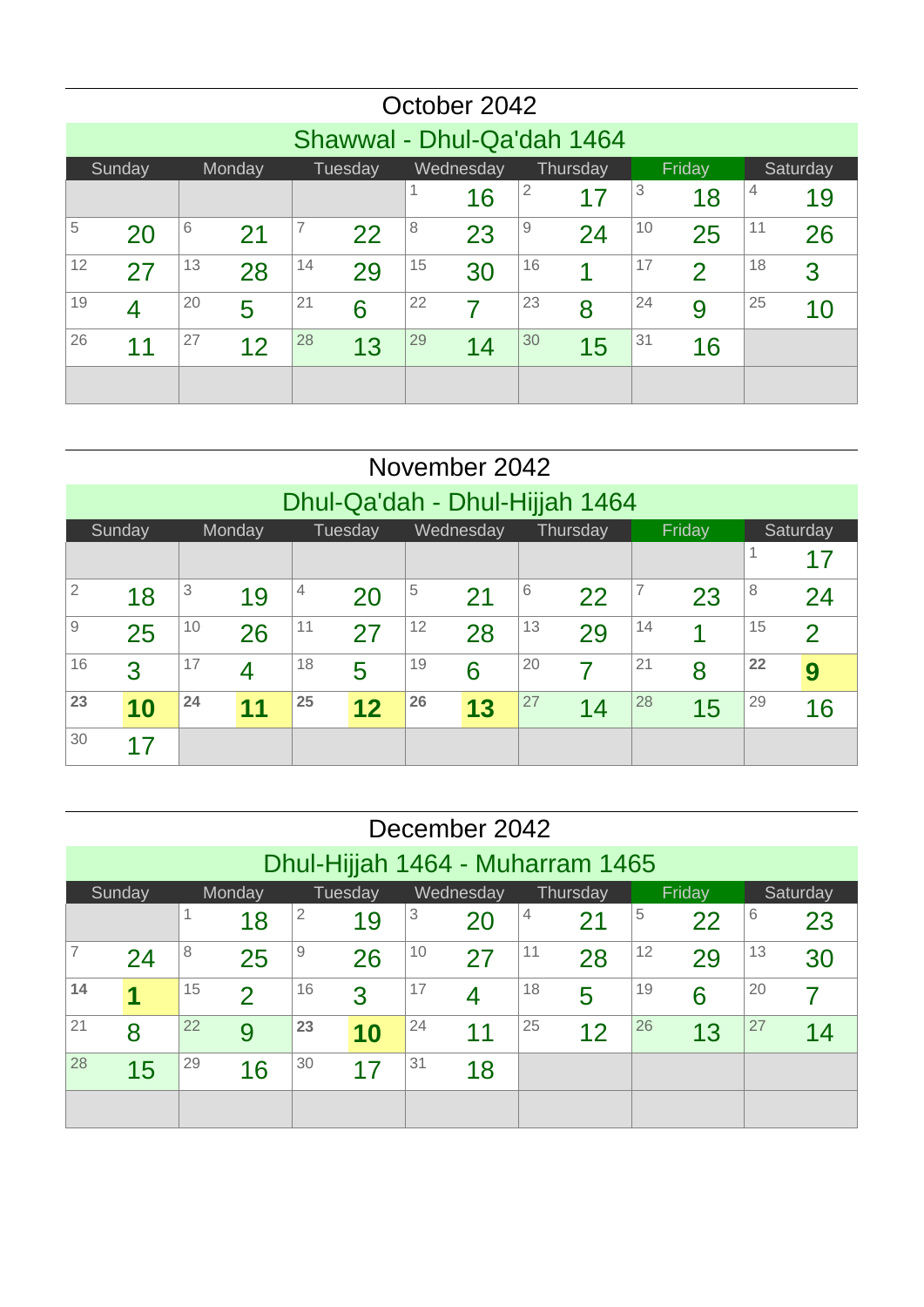# **Important dates in islamic calendar for year 2042**

| Event                                                   | Hijri Date                   | Day            | <b>Gregorian Date</b> |
|---------------------------------------------------------|------------------------------|----------------|-----------------------|
| <b>Fasting Tasu'a</b>                                   | 9 Muharram 1464 AH           | Thursday       | 02 January 2042       |
| <b>Fasting 'Ashura</b>                                  | 10 Muharram 1464 AH          | <b>Friday</b>  | 03 January 2042       |
| <b>Fasting Ayyamul Bidh</b>                             | 13 Muharram 1464 AH          | Monday         | 06 January 2042       |
| <b>Fasting Ayyamul Bidh</b>                             | 14 Muharram 1464 AH          | Tuesday        | 07 January 2042       |
| <b>Fasting Ayyamul Bidh</b>                             | 15 Muharram 1464 AH          | Wednesday      | 08 January 2042       |
| <b>Start of Safar</b>                                   | 1 Safar 1464 AH              | Thursday       | 23 January 2042       |
| <b>Fasting Ayyamul Bidh</b>                             | 13 Safar 1464 AH             | Tuesday        | 04 February 2042      |
| <b>Fasting Ayyamul Bidh</b>                             | 14 Safar 1464 AH             | Wednesday      | 05 February 2042      |
| <b>Fasting Ayyamul Bidh</b>                             | 15 Safar 1464 AH             | Thursday       | 06 February 2042      |
| Start of Rabi' al-Awwal                                 | 1 Rabi' al-Awwal 1464 AH     | Friday         | 21 February 2042      |
| Mawlid (Birth) of the Prophet 12 Rabi' al-Awwal 1464 AH |                              | <b>Tuesday</b> | 04 March 2042         |
| <b>Fasting Ayyamul Bidh</b>                             | 13 Rabi' al-Awwal 1464 AH    | Wednesday      | 05 March 2042         |
| <b>Fasting Ayyamul Bidh</b>                             | 14 Rabi' al-Awwal 1464 AH    | Thursday       | 06 March 2042         |
| <b>Fasting Ayyamul Bidh</b>                             | 15 Rabi' al-Awwal 1464 AH    | Friday         | 07 March 2042         |
| Start of Rabi' ath-Thani                                | 1 Rabi' ath-Thani 1464 AH    | Sunday         | 23 March 2042         |
| <b>Fasting Ayyamul Bidh</b>                             | 13 Rabi' ath-Thani 1464 AH   | Friday         | 04 April 2042         |
| <b>Fasting Ayyamul Bidh</b>                             | 14 Rabi' ath-Thani 1464 AH   | Saturday       | 05 April 2042         |
| <b>Fasting Ayyamul Bidh</b>                             | 15 Rabi' ath-Thani 1464 AH   | Sunday         | 06 April 2042         |
| Start of Jumada al-Ula                                  | 1 Jumada al-Ula 1464 AH      | Monday         | 21 April 2042         |
| <b>Fasting Ayyamul Bidh</b>                             | 13 Jumada al-Ula 1464 AH     | Saturday       | 03 May 2042           |
| <b>Fasting Ayyamul Bidh</b>                             | 14 Jumada al-Ula 1464 AH     | Sunday         | 04 May 2042           |
| <b>Fasting Ayyamul Bidh</b>                             | 15 Jumada al-Ula 1464 AH     | Monday         | 05 May 2042           |
| Start of Jumada al-Akhirah                              | 1 Jumada al-Akhirah 1464 AH  | Wednesday      | 21 May 2042           |
| <b>Fasting Ayyamul Bidh</b>                             | 13 Jumada al-Akhirah 1464 AH | Monday         | 02 June 2042          |
| <b>Fasting Ayyamul Bidh</b>                             | 14 Jumada al-Akhirah 1464 AH | Tuesday        | 03 June 2042          |
| <b>Fasting Ayyamul Bidh</b>                             | 15 Jumada al-Akhirah 1464 AH | Wednesday      | 04 June 2042          |
| Start of Rajab (Sacred month)                           | 1 Rajab 1464 AH              | Thursday       | 19 June 2042          |
| <b>Fasting Ayyamul Bidh</b>                             | 13 Rajab 1464 AH             | Tuesday        | 01 July 2042          |
| <b>Fasting Ayyamul Bidh</b>                             | 14 Rajab 1464 AH             | Wednesday      | 02 July 2042          |
| <b>Fasting Ayyamul Bidh</b>                             | 15 Rajab 1464 AH             | Thursday       | 03 July 2042          |
| Isra' Mi'raj                                            | 27 Rajab 1464 AH             | <b>Tuesday</b> | <b>15 July 2042</b>   |
| <b>Start of Sha'ban</b>                                 | 1 Sha'ban 1464 AH            | Friday         | 18 July 2042          |
| <b>Fasting Ayyamul Bidh</b>                             | 13 Sha'ban 1464 AH           | Wednesday      | 30 July 2042          |
| <b>Fasting Ayyamul Bidh</b>                             | 14 Sha'ban 1464 AH           | Thursday       | 31 July 2042          |
| <b>Fasting Ayyamul Bidh</b>                             | 15 Sha'ban 1464 AH           | Friday         | 01 August 2042        |
| <b>Nisfu Sha'ban</b>                                    | <b>15 Sha'ban 1464 AH</b>    | <b>Friday</b>  | 01 August 2042        |
| <b>Start of Ramadan</b>                                 | 1 Ramadan 1464 AH            | Sunday         | <b>17 August 2042</b> |
| <b>Start of Fasting Ramadan</b>                         | 1 Ramadan 1464 AH            | <b>Sunday</b>  | <b>17 August 2042</b> |
| <b>Nuzul-al Qur'an</b>                                  | 17 Ramadan 1464 AH           | <b>Tuesday</b> | 02 September 2042     |
| 10 Last Days of Ramadan                                 | 21 Ramadan 1464 AH           | Saturday       | 06 September 2042     |
| 10 Last Days of Ramadan                                 | 22 Ramadan 1464 AH           | Sunday         | 07 September 2042     |
| 10 Last Days of Ramadan                                 | 23 Ramadan 1464 AH           | Monday         | 08 September 2042     |
| 10 Last Days of Ramadan                                 | 24 Ramadan 1464 AH           | Tuesday        | 09 September 2042     |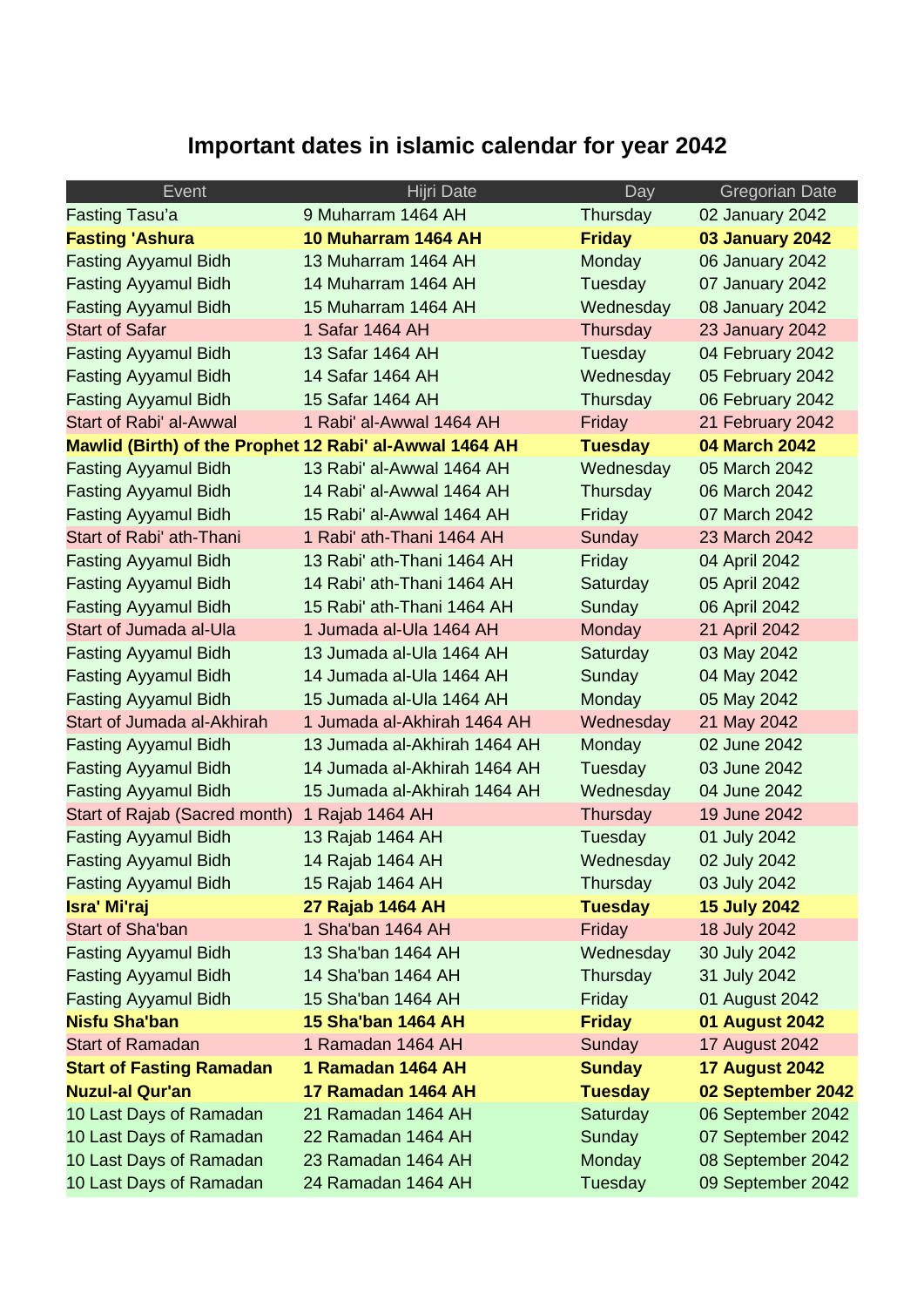| Event                            | Hijri Date                     | Day             | <b>Gregorian Date</b> |
|----------------------------------|--------------------------------|-----------------|-----------------------|
| 10 Last Days of Ramadan          | 25 Ramadan 1464 AH             | Wednesday       | 10 September 2042     |
| 10 Last Days of Ramadan          | 26 Ramadan 1464 AH             | Thursday        | 11 September 2042     |
| 10 Last Days of Ramadan          | 27 Ramadan 1464 AH             | Friday          | 12 September 2042     |
| <b>Laylat al-Qadr</b>            | 27 Ramadan 1464 AH             | <b>Friday</b>   | 12 September 2042     |
| 10 Last Days of Ramadan          | 28 Ramadan 1464 AH             | Saturday        | 13 September 2042     |
| 10 Last Days of Ramadan          | 29 Ramadan 1464 AH             | Sunday          | 14 September 2042     |
| 10 Last Days of Ramadan          | 30 Ramadan 1464 AH             | Monday          | 15 September 2042     |
| <b>Start of Shawwal</b>          | 1 Shawwal 1464 AH              | Tuesday         | 16 September 2042     |
| <b>Eid ul-Fitr</b>               | 1 Shawwal 1464 AH              | <b>Tuesday</b>  | 16 September 2042     |
| <b>Fasting Ayyamul Bidh</b>      | 13 Shawwal 1464 AH             | Sunday          | 28 September 2042     |
| <b>Fasting Ayyamul Bidh</b>      | 14 Shawwal 1464 AH             | Monday          | 29 September 2042     |
| <b>Fasting Ayyamul Bidh</b>      | 15 Shawwal 1464 AH             | Tuesday         | 30 September 2042     |
| Start of Dhul-Qa'dah (Sacred     | 1 Dhul-Qa'dah 1464 AH          | Thursday        | 16 October 2042       |
| month)                           |                                |                 |                       |
| <b>Fasting Ayyamul Bidh</b>      | 13 Dhul-Qa'dah 1464 AH         | Tuesday         | 28 October 2042       |
| <b>Fasting Ayyamul Bidh</b>      | 14 Dhul-Qa'dah 1464 AH         | Wednesday       | 29 October 2042       |
| <b>Fasting Ayyamul Bidh</b>      | 15 Dhul-Qa'dah 1464 AH         | Thursday        | 30 October 2042       |
| Start of Dhul-Hijjah (Sacred     | 1 Dhul-Hijjah 1464 AH          | Friday          | 14 November 2042      |
| month)                           |                                |                 |                       |
| <b>Wuquf in 'Arafa (Hajj)</b>    | 9 Dhul-Hijjah 1464 AH          | <b>Saturday</b> | 22 November 2042      |
| Eid ul-Adha                      | 10 Dhul-Hijjah 1464 AH         | <b>Sunday</b>   | 23 November 2042      |
| <b>Days of Tashrig</b>           | 11, 12, 13 Dhul-Hijjah 1464 AH | <b>Monday</b>   | 24 November 2042      |
| <b>Fasting Ayyamul Bidh</b>      | 14 Dhul-Hijjah 1464 AH         | Thursday        | 27 November 2042      |
| <b>Fasting Ayyamul Bidh</b>      | 15 Dhul-Hijjah 1464 AH         | Friday          | 28 November 2042      |
| <b>Start of Muharram (Sacred</b> | 1 Muharram 1465 AH             | Sunday          | 14 December 2042      |
| month)                           |                                |                 |                       |
| <b>Islamic New Year</b>          | 1 Muharram 1465 AH             | <b>Sunday</b>   | 14 December 2042      |
| <b>Fasting Tasu'a</b>            | 9 Muharram 1465 AH             | Monday          | 22 December 2042      |
| <b>Fasting 'Ashura</b>           | 10 Muharram 1465 AH            | <b>Tuesday</b>  | 23 December 2042      |
| <b>Fasting Ayyamul Bidh</b>      | 13 Muharram 1465 AH            | Friday          | 26 December 2042      |
| <b>Fasting Ayyamul Bidh</b>      | 14 Muharram 1465 AH            | Saturday        | 27 December 2042      |
| <b>Fasting Ayyamul Bidh</b>      | 15 Muharram 1465 AH            | Sunday          | 28 December 2042      |

### **Sacred months in Islam**

Allah says in the Qur'an, surah at Tawba (9):36

"The number of the months, with God, is twelve in the Book of God, the day that He created the heavens and the earth; four of them are **sacred** [**Muharram, Rajab, Dhul-Qa'da, and Dhul-Hijja**]. That is the right religion. So wrong not each other during them."

Shahih al Bukhari, Book no. 54. Narrated Abu Bakra:

The Prophet said, "(The division of) time has turned to its original form which was current when Allah created the Heavens and the Earths. The year is of twelve months, out of which four